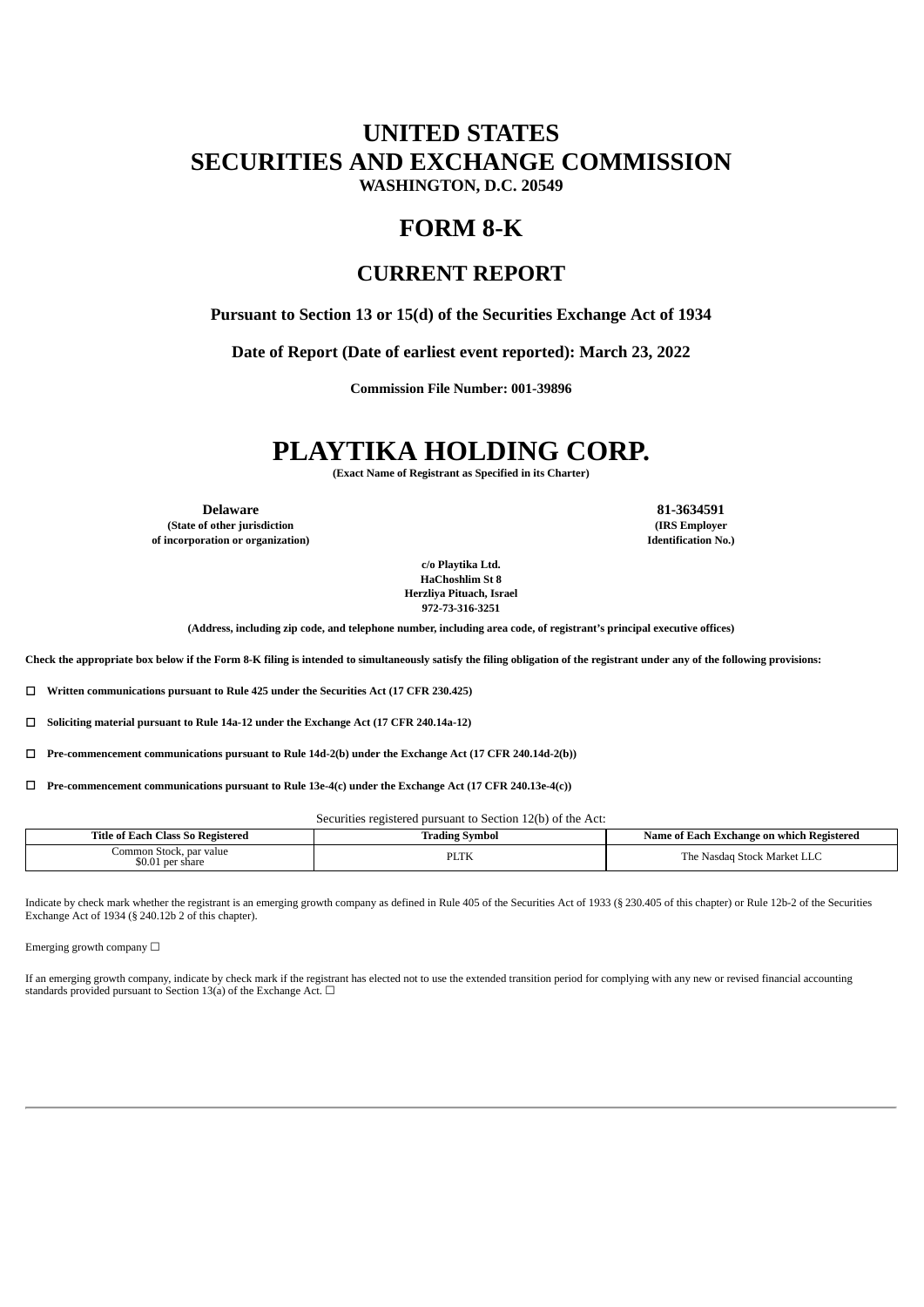### **Item 7.01. Regulation FD Disclosure.**

On March 23, 2022, Playtika Holding Corp. (the "Company") issued a press release announcing the acquisition of all of the issued and outstanding equity interests of JustPlay.LOL Ltd.

The foregoing information in this Item 7.01, including Exhibit 99.1 incorporated herein by reference, shall not be deemed "filed" for purposes of Section 18 of the Securities Exchange Act of 1934, as amended, and is not incorporated by reference into any of the Company's filings, whether made before or after the date hereof, regardless of any general incorporation language in any such filing.

#### **Item 9.01 Financial Statements and Exhibits.**

#### (d) Exhibits.

| <b>Exhibit No.</b> | <b>Exhibit Title or Description</b>                                          |
|--------------------|------------------------------------------------------------------------------|
| 99.1               | Press Release of Playtika Holding Corp., dated March 23, 2022.               |
| 104                | Cover Page Interactive Data File (embedded within the Inline XBRL document). |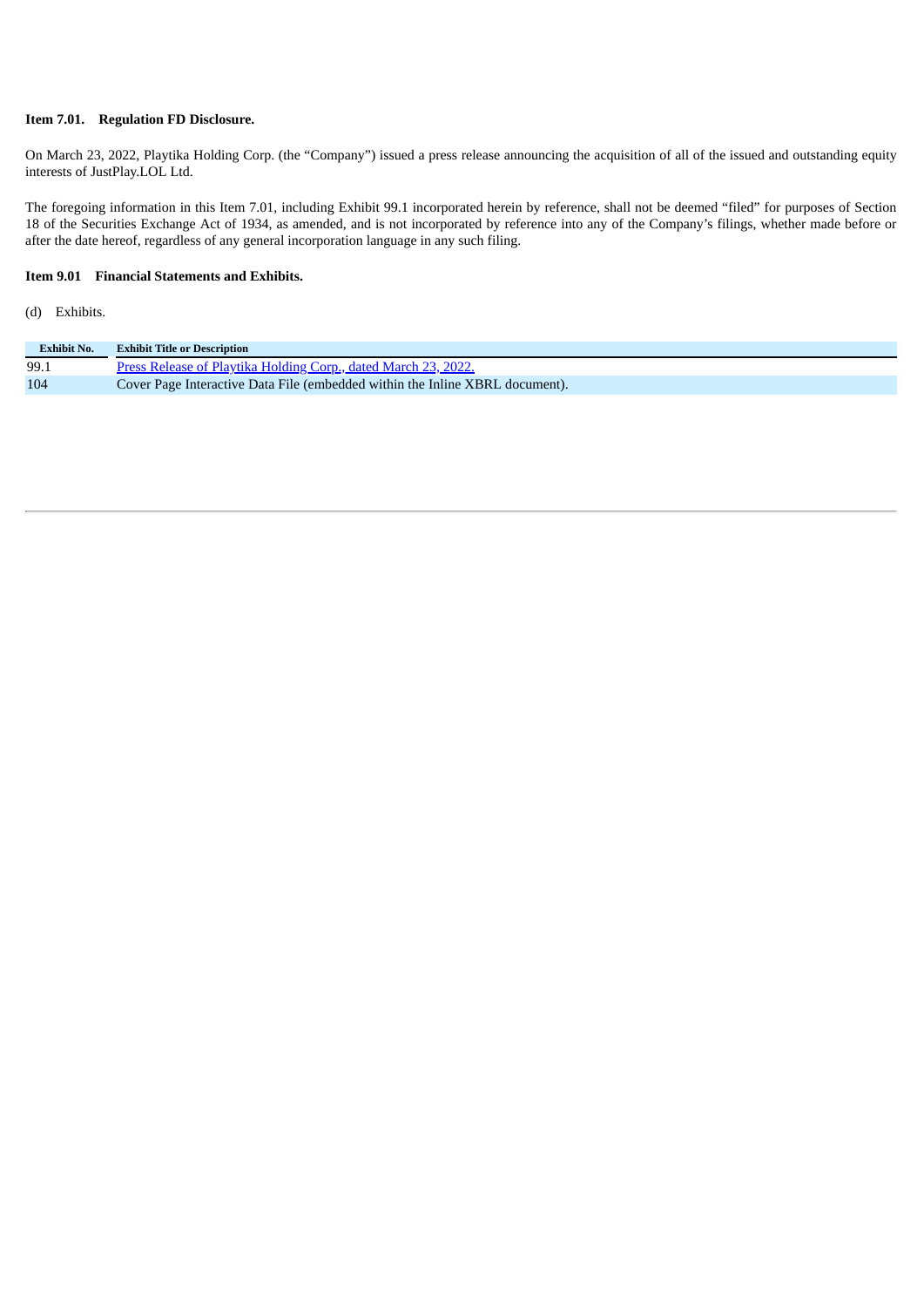### **SIGNATURES**

Pursuant to the requirements of the Securities Exchange Act of 1934, the registrant has duly caused this report to be signed on its behalf by the undersigned, hereunto duly authorized.

> PLAYTIKA HOLDING CORP. *Registrant*

Date: March 23, 2022 By: /s/ Craig Abrahams

Craig Abrahams President and Chief Financial Officer